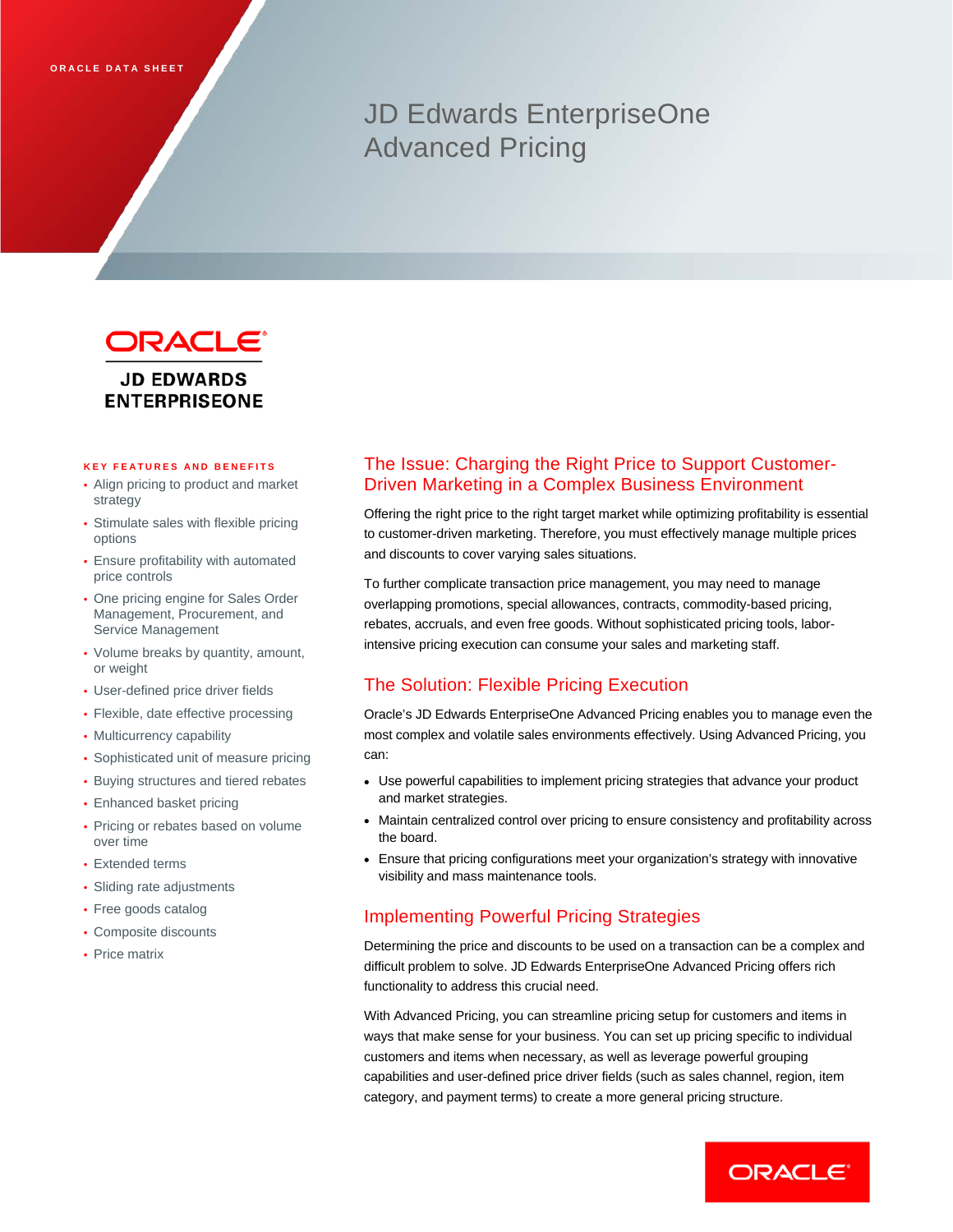#### **FEATURE/FUNCTION HIGHLIGHTS**

- View/edit prices at order entry
- Flexible price maintenance
- Online price history

I

- Online margin checking
- Multi-order volume incentives
- Free goods management
- Overlapping effective dates
- Rebate processing
- Margin protection rules
- Minimum and maximum pricing
- Multilevel customer and item rules
- Multiple price components
- Multicurrency pricing
- Multiple units of measure prices
- Volume-sensitive pricing and upselling
- Tier structure rebates
- Related items pricing
- Supplier proof-of-sale rebates
- Accrual to user-defined ledger accounts
- Extended payment terms
- Formula-based and commodity-table pricing
- Flexible basket pricing
- Sales price based-on date
- UX One role-based pages for Strategic Pricing Manager, Pricing Operations Manager and Procurement Pricing Operations Manager

In addition, Advanced Pricing provides the ability to configure adjustments that should be considered against a user price override. This way, rebate and accrual adjustments can still be calculated against a manually overridden price.

Pricing is an effective way to encourage your customers to purchase in higher volumes, and Advanced Pricing provides support for your organization to implement strategies that fit your business. You can set quantity breaks for prices or discounts based on transaction quantity, weight, or amount. Advanced Pricing enables you to calculate and discount sales volume using the following methods:

- Order line level pricing
- Basket pricing, which looks at volume across a group of items on an order
- A collection of orders over a specified period of time (rebates or volume incentive discounting)

For customers who have multilayer organizational hierarchies, pricing, discounts, and deals such as rebates can be set up to respect this structure. This functionality, called buying structures, ensures accurate pricing throughout your customers' organizations, as well as efficient price setup and maintenance.

After determining a transaction's eligibility to receive a discount, the system calculates the discount itself. Advanced Pricing provides a wide range of methods for calculating price adjustments:

- Set a specific markdown or markup amount.
- Define a percentage of list or net price.
- Establish a cost-plus amount.
- Set a price based on achieving a target profit margin.
- Develop a discount formula that pulls from variable data, such as selected sales order line details or a commodity price table.
- Call custom-built pricing logic without modifying a line of base code.
- Provide a free good to the customer.

You can set this to be a default product or allow users to select from a predefined list of items.

- Extend the payment terms on the transaction.
- Use a composite "sliding rate" to discount the transaction.
- Accrue amounts to user-defined general ledger accounts and accumulate toward an automated rebate.

### Price Controls to Ensure Profitability and Consistency

Having controls in place to ensure that profit margin targets are met is just as important as having the flexibility to adapt and execute on any pricing requirement. JD Edwards EnterpriseOne Advanced Pricing enables you to maintain prices and discounts in a centralized location. By using this module to determine prices and award discounts, you ensure that your pricing is set consistently and profitably.

To help manage and control pricing changes, you can use Advanced Pricing to set up an automated workflow process. Using this feature, pricing changes are sent to a manager for approval before they become active in the system.

You can also define preset margin boundaries, within which your sales people can negotiate. The margin limits can vary based on the customer and item combination. Advanced Pricing also automatically maintains a detailed price audit history on every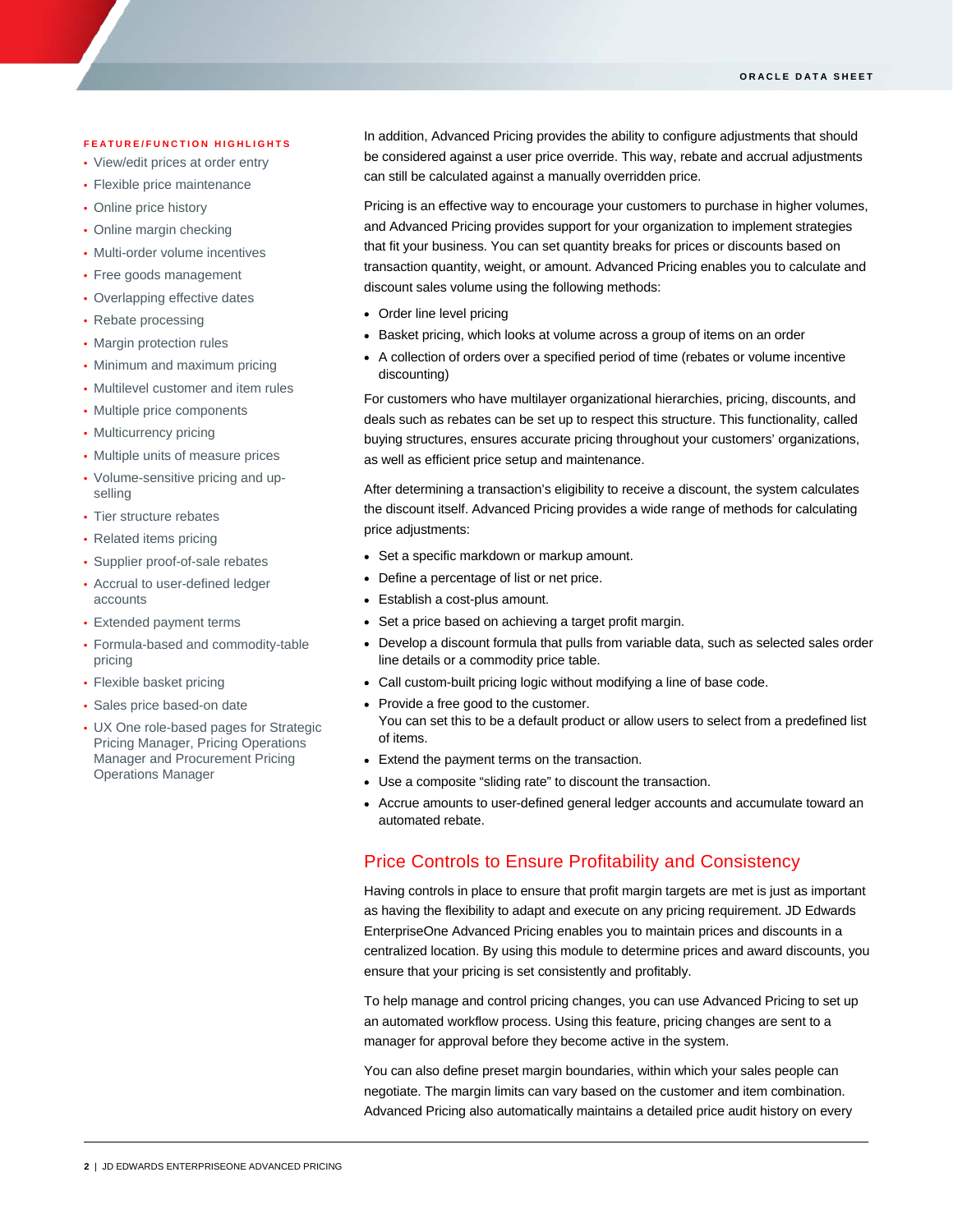added, modified, or deleted price and adjustment record.

You can also set minimum and maximum price ranges for specific customers, customer groups, items, or item groups. You can use these ranges to allow users to negotiate prices, but prohibit selling an item below a preset price threshold.

# Aligning Pricing to Market Strategy

With Advanced Pricing, you can choose the best pricing strategy to meet the needs of specific customers and market segments. The flexible and cost-sensitive pricing rules enable targeted response to competition and keep prices in line with costs. Numerous, complex, and overlapping price promotions are managed automatically so that your sales and marketing staff can spend time on more strategic activities. You also gain the power to set price schedules, make adjustments, and build customer-centric programs to drive revenue, achieve profitable margins, and ultimately gain market share.

To assist you in aligning your price strategy to business objectives, Advanced Pricing offers several tools. These tools enhance your visibility to current configurations and assist you in making changes:

- **Pricing Workbench**—Gives you visibility into your pricing configuration. By focusing on a customer, item, customer group or item group, you can see all of the price adjustments that could impact the pricing for these entities.
- **Mass Maintenance**—Enables you to make changes to a large number of pricing configurations with a single action.
- **Price Matrix**—Enables you to set pricing based on a matrix with user-defined dimensions. You can also view and modify your pricing based on multiple different views.
- **Customer Price Lists**—Provides reports that show final net prices (inclusive of discounts) that communicate to your customers the pricing they will receive at userdefined quantities.

#### Added Value Through Integration

JD Edwards EnterpriseOne Advanced Pricing is integrated with JD Edwards EnterpriseOne Sales, Sales Order Management, Product Variants, Customer Self-Service, and Configurator modules. This integration lets you utilize Advanced Pricing capabilities when you:

- Create quotes for prospects.
- Configure products.
- Process orders online.

In addition, full integration with the JD Edwards EnterpriseOne Financial Management product line permits fast, accurate evaluation of the impact of pricing promotions on your bottom line. Each price adjustment can be tied to a different general ledger account for detailed margin analysis using your preferred reporting category, including: by customer, by item, or by promotion.

Advanced Pricing is also available for use from the Procurement and Service Management modules of JD Edwards EnterpriseOne. This enables you to use a single engine and configuration structure to maintain pricing for outbound products and services as well as for inbound purchases.

Access to UX One role-based pages enables Strategic Pricing Managers, Pricing

I